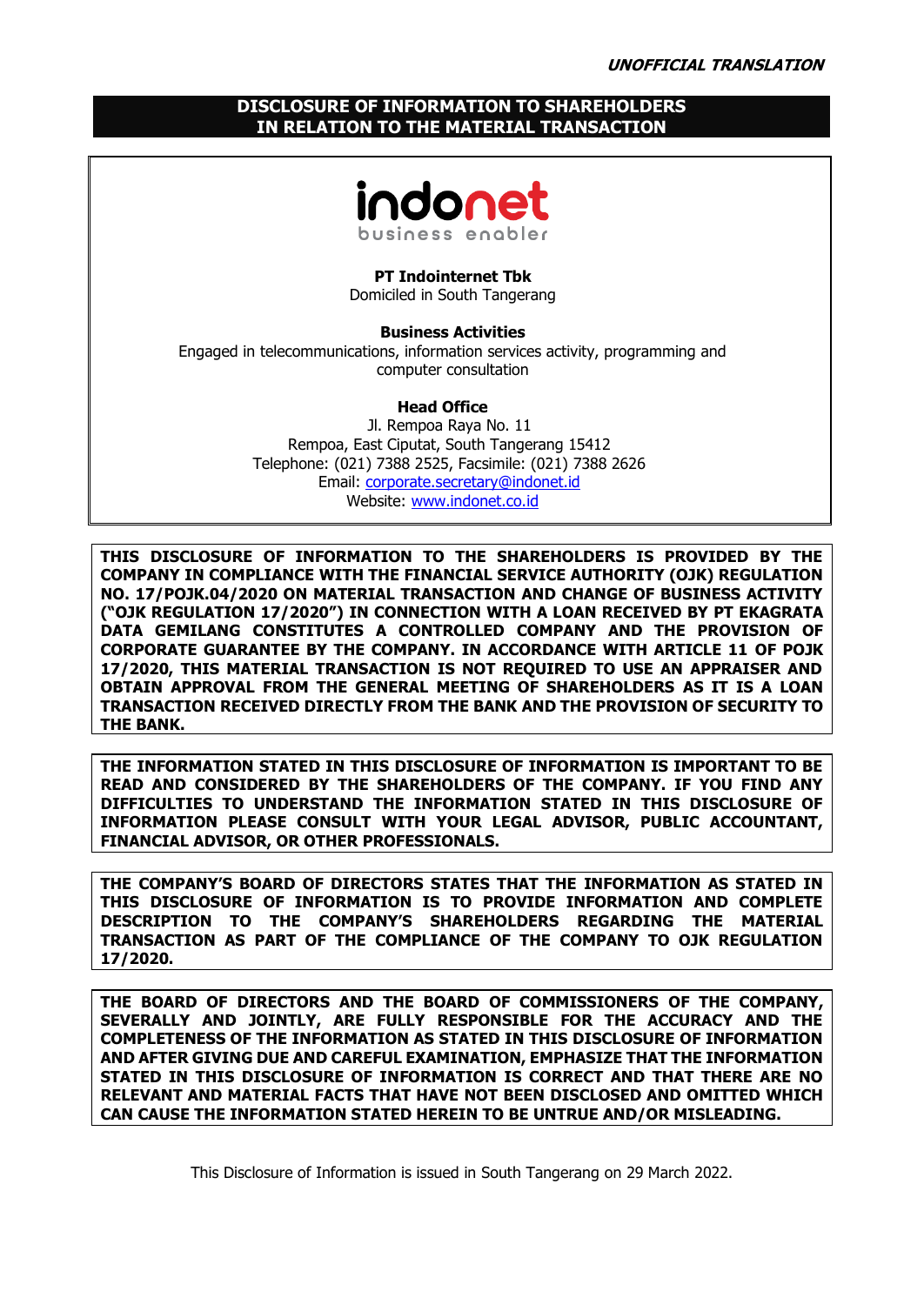|                                                                 |    | <b>DEFINITION</b>                                                                                                                                                                                                                                                                      |
|-----------------------------------------------------------------|----|----------------------------------------------------------------------------------------------------------------------------------------------------------------------------------------------------------------------------------------------------------------------------------------|
| Deed of Corporate Guarantee                                     |    | Deed of Guarantee No. 125, dated 28 March 2022, drawn up<br>before Sri Buena Brahmana, S.H., M.Kn., Notary in South<br>Jakarta, executed by the Company                                                                                                                                |
| Deed No. 39/2021                                                |    | Deed of Minutes of the Company's Extraordinary GMS No. 39,<br>dated 28 June 2021, drawn up before Siti Femira Finarti Arifin<br>Abidin, S.H., M.Kn., Notary in South Tangerang City                                                                                                    |
| Bank                                                            |    | PT Bank Central Asia Tbk, a limited liability company established<br>under and subject to the laws of the Republic of Indonesia and<br>domiciled in Central Jakarta, as a creditor under the Loan<br>Agreement                                                                         |
| <b>DPS</b>                                                      | ÷. | The Shareholders' Registry.                                                                                                                                                                                                                                                            |
| <b>EDG</b>                                                      | ÷. | PT Ekagrata Data Gemilang, a limited liability company duly<br>established under and subject to the laws of the Republic of<br>Indonesia and domiciled in South Jakarta, as a Company's<br>Controlled Company.                                                                         |
| EDGE 1                                                          |    | EDGE 1 data center building, owned by EDG, located in<br>Mampang Prapatan, South Jakarta, DKI Jakarta                                                                                                                                                                                  |
| EDGE <sub>2</sub>                                               |    | EDGE 2 data center building, owned by EDG, located in<br>Setiabudi, South Jakarta, DKI Jakarta                                                                                                                                                                                         |
| Loan Facility                                                   | ÷. | Loan facility obtained by EDG from the Bank, in accordance with<br>the terms and conditions stated in the Loan Agreement, with a<br>maximum total loan amount of Rp2,813,385,000,000 (two<br>trillion eight hundred thirteen billion three hundred and eighty-<br>five million Rupiah) |
| <b>Circular</b><br>Resolutions<br>of<br>$EDG$ :<br>Shareholders |    | Circular Resolutions in Lieu of EDG Extraordinary GMS, dated 22<br>February 2022                                                                                                                                                                                                       |
| Company's Financial Statement                                   |    | Company's Consolidated Financial Statements as of 31<br>December 2021, audited by the Public Accountant Office,<br>Purwantono, Sungkoro & Surja                                                                                                                                        |
| OJK Regulation 17/2020                                          |    | Financial Services Authority Regulation No. 17/POJK.04/2020 on<br>Material Transaction and Change of Business Activity, dated 20<br>April 2020.                                                                                                                                        |
| OJK Regulation 42/2020                                          | ÷. | Financial Services Authority Regulation No. 42/POJK.04/2020 on<br>Affiliate Transactions and Conflict of Interest Transaction, dated<br>1 July 2020                                                                                                                                    |
| Company's Shareholders                                          | ÷  | Company's shareholders whose names are registered in the<br>Company's shareholder register which issued by the Securities<br><b>Administration Bureau</b>                                                                                                                              |
| Loan Agreement                                                  | t. | Deed of Loan Agreement No. 124, dated 28 March 2022, drawn<br>up before Sri Buena Brahmana, S.H., M.Kn., Notary in South<br>Jakarta, executed by and between EDG and the Bank                                                                                                          |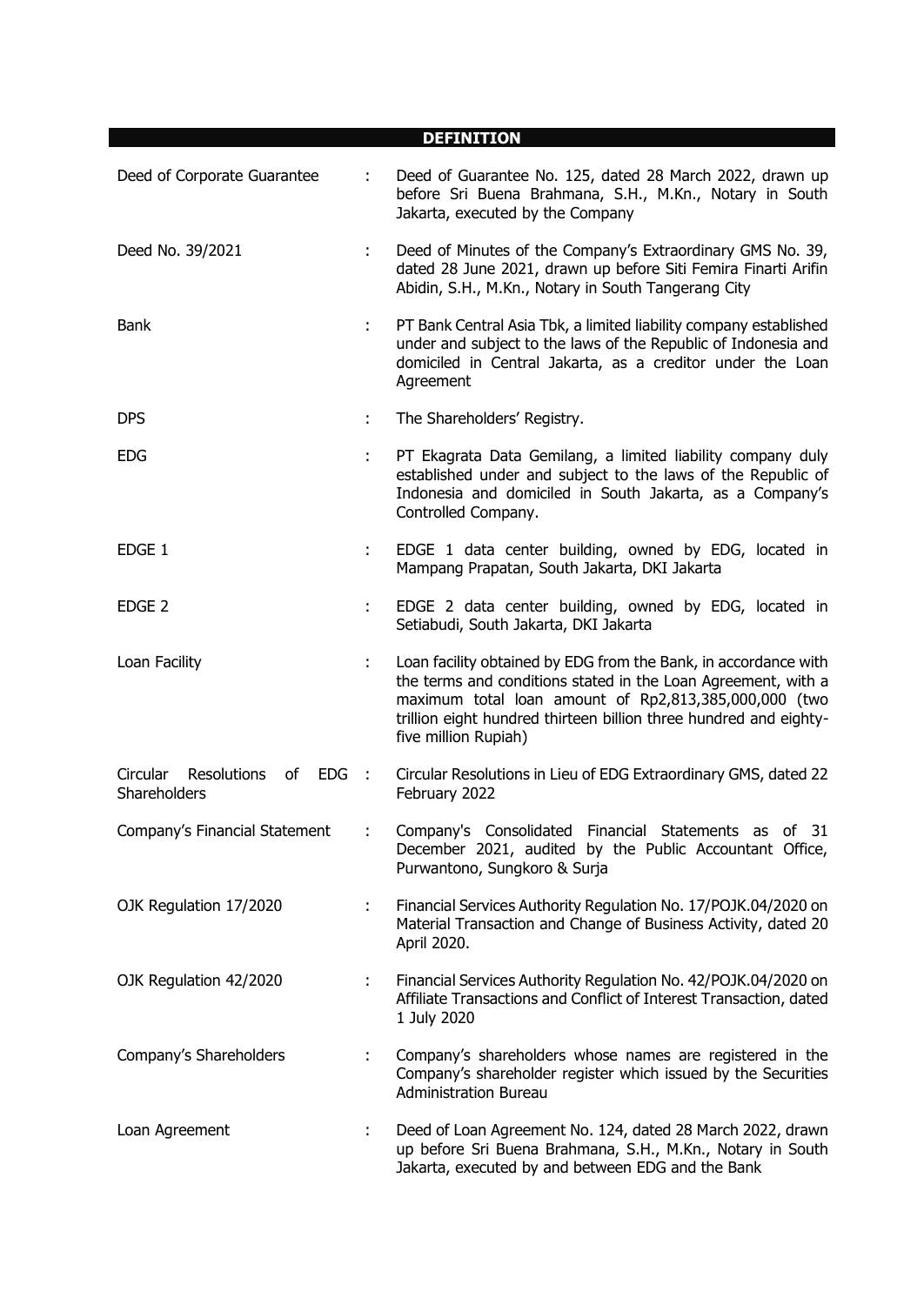| Company            | PT Indointernet Tbk, a limited liability company duly established<br>under and subject to the laws of the Republic Indonesia and<br>domiciled in South Tangerang City |  |  |
|--------------------|-----------------------------------------------------------------------------------------------------------------------------------------------------------------------|--|--|
| Controlled Company | A company controlled either directly or indirectly by the<br>Company                                                                                                  |  |  |
| Transaction        | The Loan Facility received by EDG from the Bank which is<br>secured by EDG's assets and a corporate guarantee from<br>the Company                                     |  |  |
| <b>GMS</b>         | General Meeting of Shareholders                                                                                                                                       |  |  |

**INTRODUCTION**

The information as stated in this Disclosure of Information is submitted to the Company's Shareholders in connection with the Loan Facility received by EDG from the Bank that is secured by EDG assets and the corporate guarantee of the Company.

Based on the Company's Financial Statement, the total value of the Company's equity is Rp. 1,032,046,905,606 (one trillion thirty-two billion forty-six million nine hundred five thousand six hundred and six Rupiah), thus the Transaction value reflects more than 50% (fifty percent) of the Company's equity value. Therefore, the Transaction is a material transaction as referred to in Article 3 of POJK 17/2020. In accordance with Article 11 letters (b) and (c) of OJK Regulation 17/2020, the contemplated Transaction is not required to use an appraiser and obtain approval from the GMS because the transaction is a loan transaction received directly from the Bank and a provision of corporate guarantee to the Bank. However, the Company is still required to announce this Disclosure of Information to the public and submit the disclosure of information and supporting documents to OJK in accordance with Article 6 paragraph (1) letter (b) and (c) of OJK Regulation 17/2020.

In relation to the Transaction, the provision of a corporate guarantee based on the Deed of Corporate Guarantee by the Company for a loan obtained by EDG as a Controlled Company whose shares are owned by the Company amounting to 99.83% is an affiliated transaction as referred to in OJK Regulation 42/2020. However, this transaction does not constitute a conflict of interest as regulated in OJK Regulation 42/2020. By referring to Article 33 of OJK Regulation 17/2020, in the event that the affiliated transaction is a material transaction, the Company shall comply with the provisions of material transactions in accordance with the provisions of OJK Regulation 17/2020.

Furthermore, in accordance with the provisions of Article 102 paragraph (1) of Law No. 40 of 2007 on Limited Liability Companies, in the event that the Board of Directors provides a security against the company's assets which is more than 50% (fifty percent) of the total net assets, the company shall be required to provide an approval of the GMS. In connection with the fulfilment of these provisions, each of the Company and EDG have obtained the approval of the shareholders as stated in the Deed No. 39/2021 and the Circular Resolutions of EDG Shareholders.

# **BRIEF DESCRIPTION OF THE TRANSACTION**

Following is the brief description of the Transaction:

# **A. Transaction Object**

The Loan Facility received by EDG from the Bank which is secured by EDG assets and the corporate guarantee of the Company.

### **B. Transaction Value**

Loan Facility received by EDG from the Bank with a maximum amount of Rp.2,813,385,000,000 that is secured by: (i) EDG assets with a security value as described in section D regarding "Explanation of the Transaction and Key Terms in the Agreement; and (ii) the corporate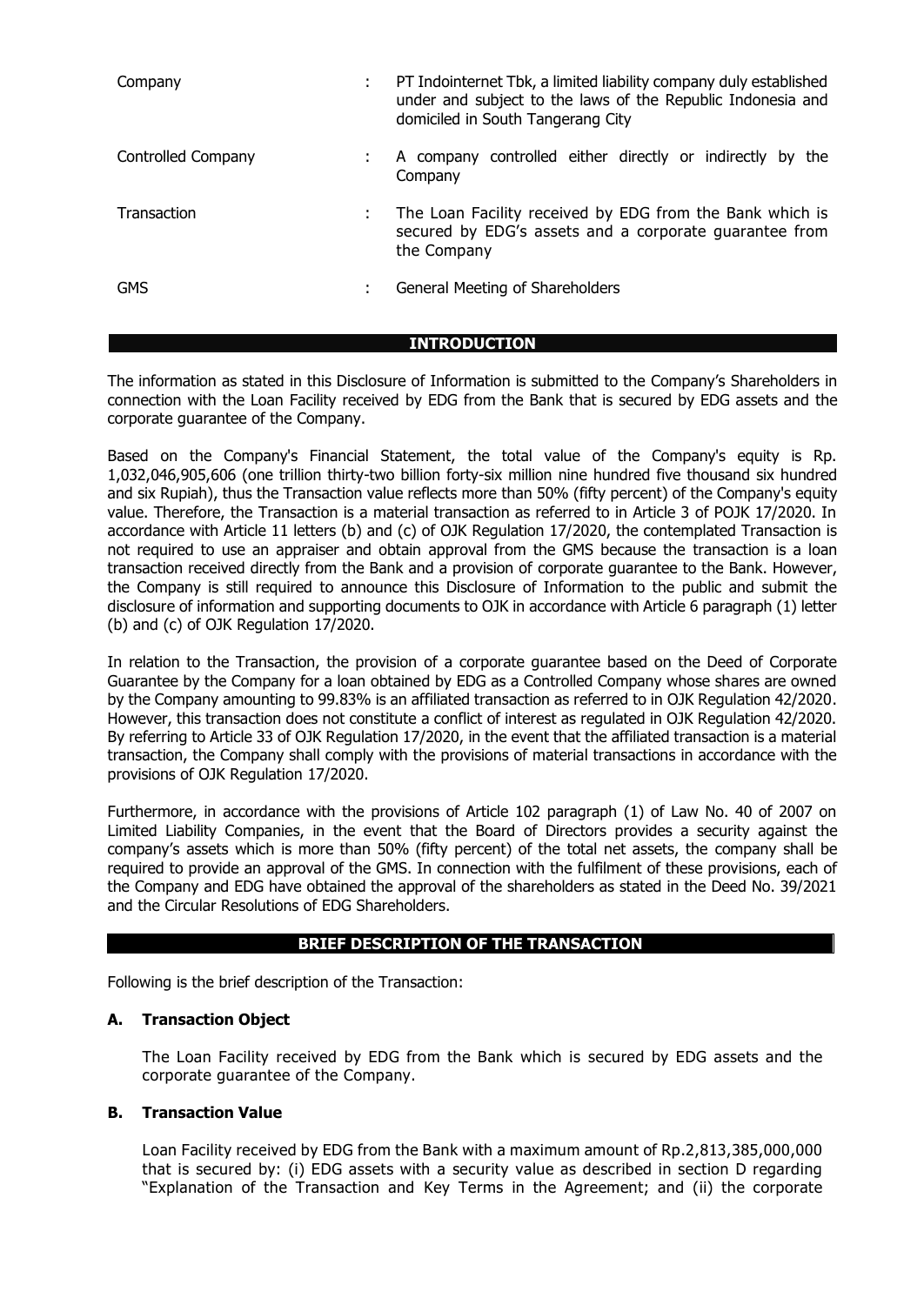guarantee by the Company, with the value of the security in accordance with the EDG debt arising under the Loan Agreement.

# **C. Parties of the Transaction**

| 1. PT Ekagrata Data Gemilang ("EDG") |                     |                                                                       |  |  |
|--------------------------------------|---------------------|-----------------------------------------------------------------------|--|--|
| Address                              | ٠                   | Gedung Menara Tendean 22 <sup>nd</sup> Floor Unit D & E, Jl. Kapten   |  |  |
|                                      |                     | Tendean No. 20C, Kuningan Barat Subdistrict, Mampang                  |  |  |
|                                      |                     | Prapatan District, South Jakarta 12710                                |  |  |
| Telephone/Facsimille                 | ٠                   | (021) 30003676                                                        |  |  |
| E-mail                               | ٠<br>$\blacksquare$ | oscar.s@edge.id                                                       |  |  |
| <b>Business Activities</b>           |                     | Based on Article 3 of EDG's Articles of Association, the purposes and |  |  |
|                                      |                     | objectives of EDG are to carry out hosting activities (data storage   |  |  |
|                                      |                     | on servers), and related activities thereto.                          |  |  |

### **Management and Supervision**

The latest composition of EDG's Board of Directors and Board of Commissioners is as follows:

Board of Directors

| --------------            |                   |
|---------------------------|-------------------|
| <b>President Director</b> | : Stephanus Oscar |
| <b>Director</b>           | : Den Tossi Ishak |

Board of Commissioners Commissioner : Otto Toto Sugiri

# **Shareholder's Composition**

| No.      | <b>Shareholder's Name</b> | <b>Number of Shares</b> | <b>Percentage</b> |
|----------|---------------------------|-------------------------|-------------------|
| . .      | PT Indointernet Tbk       | 883,198                 | 99.83%            |
| <u>.</u> | Otto Toto Sugiri          | 469،ء                   | $0.17\%$          |
|          | Jumlah                    | 884,667                 | <b>100%</b>       |

|                            | 2. PT Indointernet Tbk (Company) |                                                                                                                                 |  |  |  |
|----------------------------|----------------------------------|---------------------------------------------------------------------------------------------------------------------------------|--|--|--|
| Address                    |                                  | Jl. Rempoa Raya No. 11, Rempoa, East Ciputat, South Tangerang                                                                   |  |  |  |
|                            |                                  | 15412                                                                                                                           |  |  |  |
| Telephone/Facsimile        |                                  | (021) 7388 2525 / Facsimile: (021) 7388 2626                                                                                    |  |  |  |
| E-mail                     |                                  | corporate.secretary@indonet.id                                                                                                  |  |  |  |
| <b>Business Activities</b> |                                  | Based on the provisions on Article 3 of the Company's Articles of                                                               |  |  |  |
|                            |                                  | Association, the purposes and objectives of the Company are to                                                                  |  |  |  |
|                            |                                  | carry out in telecommunications, information services activity,<br>programming and computer consultation and related activities |  |  |  |
|                            |                                  | thereto.                                                                                                                        |  |  |  |

#### **Management and Supervision**

The current composition of Company's Board of Directors and Board of Commissioners is as follows:

| <b>Board of Directors</b> |                            |
|---------------------------|----------------------------|
| President Director        | : Karla Winata             |
| Director                  | : David Tandianus          |
| Director                  | : Den Tossi Ishak          |
| <b>Director</b>           | : Donauly Elena Situmorang |
|                           |                            |

| Board of Commissioners |                                                           |
|------------------------|-----------------------------------------------------------|
| President Commissioner | : Otto Toto Sugiri                                        |
| Commissioner           | : Djarot Subiantoro                                       |
|                        | Independent Commissioner: Indri Koesindrijastoeti Hidayat |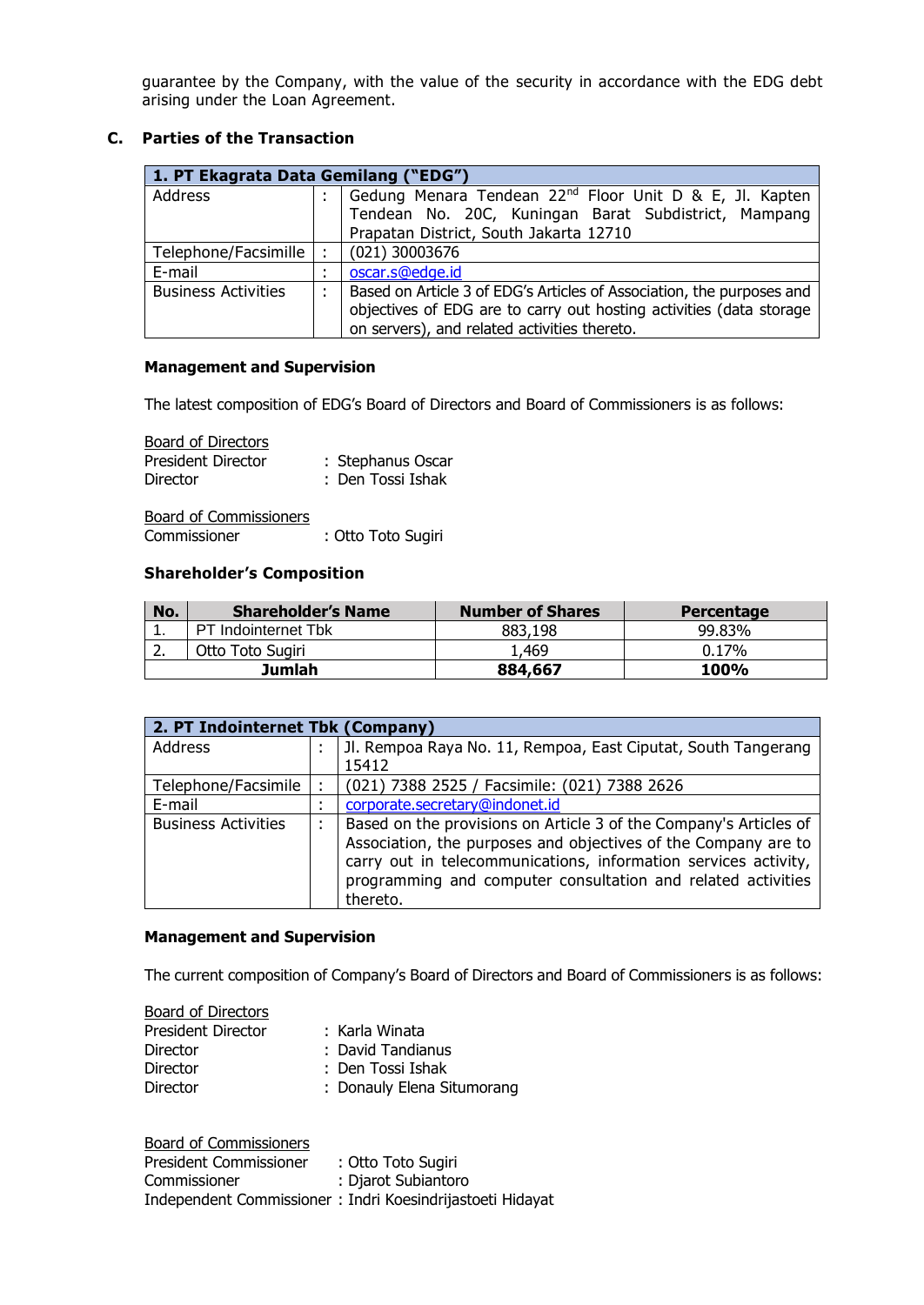The shareholders' composition based on the DPS as of 25 February 2022 issued by PT Adimitra Jasa Korpora is as follows:

| No. | <b>Shareholders' Name</b> | <b>Number of Shares</b> | Percentage |
|-----|---------------------------|-------------------------|------------|
| 1.  | Digital Edge (Hong Kong)  | 238,793,800             | 59.1%      |
| 2.  | Otto Toto Sugiri          | 66,898,100              | 16.56%     |
| 3.  | UOB Kay Hian (Hong Kong)  | 30,303,800              | 7.5%       |
| 4.  | Han Arming Hanafia        | 30,094,000              | 7.45%      |
| 5.  | <b>Bing Moniaga</b>       | 26,040,600              | 6.44%      |
| 6.  | Marina Budiman            | 6,625,100               | 1.64%      |
| 7.  | Sanjaya                   | 3,678,700               | 0.91%      |
| 8.  | Masyarakat                | 1,615,900               | 0.4%       |
|     | TOTAL                     | 404,050,000             | 100%       |

| 3. PT Bank Central Asia Tbk (Bank) |  |                                             |  |
|------------------------------------|--|---------------------------------------------|--|
| Address                            |  | JI. MH Thamrin No. 1, Central Jakarta 10310 |  |
| Telephone/Facsimile                |  | 021 - 23588000                              |  |
| E-mail                             |  | corcom bca@bca.co.id                        |  |
| <b>Business Activties</b>          |  | <b>Banking</b>                              |  |

#### **Management and Supervision**

The current composition of Company's Board of Directors and Board of Commissioners is as follows:

| <b>Board of Directors</b>     |    |                          |
|-------------------------------|----|--------------------------|
| <b>President Director</b>     | ÷  | Jahja Setiaatmadja       |
| <b>Vice Director</b>          |    | Suwignyo Budiman         |
| <b>Vice Director</b>          |    | Armand Wahyudi Hartono   |
| Director                      |    | Tan Ho Hien / Subur      |
|                               |    | or called Subur Tan      |
| Director                      |    | Rudy Susanto             |
| Director                      |    | Lianawaty Suwono         |
| Director                      |    | Santoso                  |
| Director                      |    | Vera Eve Lim             |
| Director                      |    | Gregory Hendra Lembong   |
| Director                      |    | Haryanto Tiara Budiman   |
| (concurrently as Director of  |    |                          |
| Compliance)                   |    |                          |
| Director                      |    | : Frengky Chandra Kusuma |
| Director                      |    | John Kosasih             |
| <b>Board of Commissioners</b> |    |                          |
| <b>President Commissioner</b> |    |                          |
|                               | ÷. | Djohan Emir Setijoso     |
| Commissioner                  |    | Tonny Kusnadi            |
| Independent Commissioner      | t. | Cyrillus Harinowo        |
| Independent Commissioner      |    | : Raden Pardede          |
| Independent Commissioner      |    | : Sumantri Slamet        |

The shareholders' composition based on the DPS as of 28 February 2022 issued by PT Raya Saham Registra is as follows:

| No.      | <b>Shareholders' Name</b> | <b>Number of Shares</b> | Percentage  |
|----------|---------------------------|-------------------------|-------------|
|          | PT Dwimuria Investama     | 67.729.950.000          | 54,94%      |
| <u>.</u> | Masvarakat                | 55.545.100.000          | 45,06%      |
|          | <b>TOTAL</b>              | 123.275.050.000         | <b>100%</b> |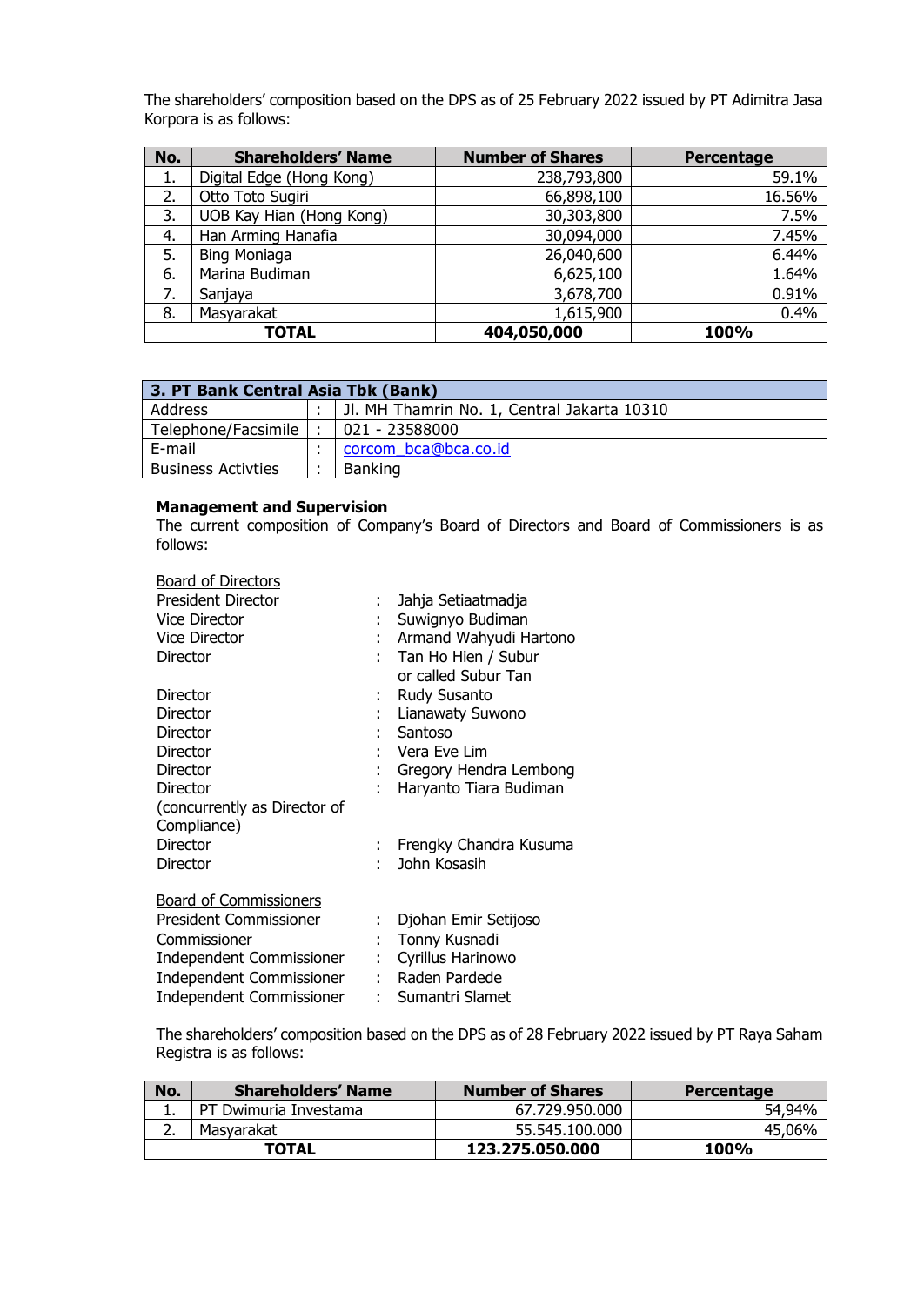### **D. Explanation of the Transaction and Key Terms in the Agreement**

On 28 March 2022, EDG and the Bank have executed the Loan Agreement with a maximum value of IDR 2,813,385,000,000 (two trillion eight hundred thirteen billion three hundred and eighty-five million Rupiah). Debts arising under the Loan Facility are secured by assets owned by EDG and corporate guarantee provided by the Company (as stated in the Deed of Corporate Guarantee). Details regarding the Transaction are as follows:

| <u>The Parties</u>                                                                                           |                                       |                                                                                                                                                                                                                                                                                                                                                                                                                                                                                                                                                                                                                                                                                                                                                                                                                                                                                                                                                                                                                                                                                                                                      |
|--------------------------------------------------------------------------------------------------------------|---------------------------------------|--------------------------------------------------------------------------------------------------------------------------------------------------------------------------------------------------------------------------------------------------------------------------------------------------------------------------------------------------------------------------------------------------------------------------------------------------------------------------------------------------------------------------------------------------------------------------------------------------------------------------------------------------------------------------------------------------------------------------------------------------------------------------------------------------------------------------------------------------------------------------------------------------------------------------------------------------------------------------------------------------------------------------------------------------------------------------------------------------------------------------------------|
| Debtor<br>Creditor<br>Guarantors                                                                             |                                       | PT Ekagrata Data Gemilang<br>PT Bank Central Asia Tbk<br>PT Ekagrata Data Gemilang and PT Indointernet Tbk                                                                                                                                                                                                                                                                                                                                                                                                                                                                                                                                                                                                                                                                                                                                                                                                                                                                                                                                                                                                                           |
| <b>Details of Loan Facility</b>                                                                              |                                       |                                                                                                                                                                                                                                                                                                                                                                                                                                                                                                                                                                                                                                                                                                                                                                                                                                                                                                                                                                                                                                                                                                                                      |
| 1. Multi Credit Facility:<br><b>Total Amount</b><br>Interest Rate<br>Period<br>Use of Proceed                | ÷<br>÷.<br>$\mathcal{L}^{\text{max}}$ | maximum value of IDR 100,000,000,000, divided into (i) Local<br>Credit facility (Checking Account) with a maximum amount of<br>IDR 50,000,000,000; and Time Loan Revolving facility with a<br>maximum amount of IDR 100,000,000,000<br>floating interest rate<br>1 year from the availability period<br>Working capital                                                                                                                                                                                                                                                                                                                                                                                                                                                                                                                                                                                                                                                                                                                                                                                                              |
| 2. Investment Credit Facility $1 - 15$ :<br><b>Total Amount</b><br>Interest Rate<br>Period<br>Use of Proceed | ÷.                                    | maximum value of IDR 2,713,385,000,000<br>floating interest rate<br>9 year from the availability period<br>Refinancing the construction of the EDGE 1 data centre,<br>financing the expansion of the EDGE 1 data centre, and<br>financing the construction and expansion of the EDGE 2 data<br>centre                                                                                                                                                                                                                                                                                                                                                                                                                                                                                                                                                                                                                                                                                                                                                                                                                                |
| 3. Security and Terms of :<br><b>Security</b>                                                                |                                       | 1. Mortgage rights on land and buildings of EDGE 1<br>Security value: 100%-110% of the results of the<br>assessment made by the Office of Public Appraisal Services<br>("KJPP").<br>2. Mortgage rights on land and buildings of EDGE 2<br>Security value: 100% - 110% of the results of the<br>assessment made by the KJPP.<br>3. Fiduciary security against EDG's trade receivables<br>Security value: up to IDR 50,000,000,000<br>4. Fiduciary security against EDG's machinery and equipment<br>Security value: 100% from the amount of machinery and<br>equipment invoices financed by the Investment Credit<br>facility.<br>5. Corporate guarantee provided by the Company<br>Security value: the maximum amount of debt that arises<br>based on the Loan Facility provided by the Bank to EDG.<br>On the execution date of the Loan Agreement, the Company<br>has executed the Deed of Corporate Guarantee. The granting<br>and executing of the security documents as referred to in Point<br>1-4 will be made as conditions to the disbursement of the<br>Investment Credit Facility $1 -$ Investment Credit Facility 15 (as |

applicable).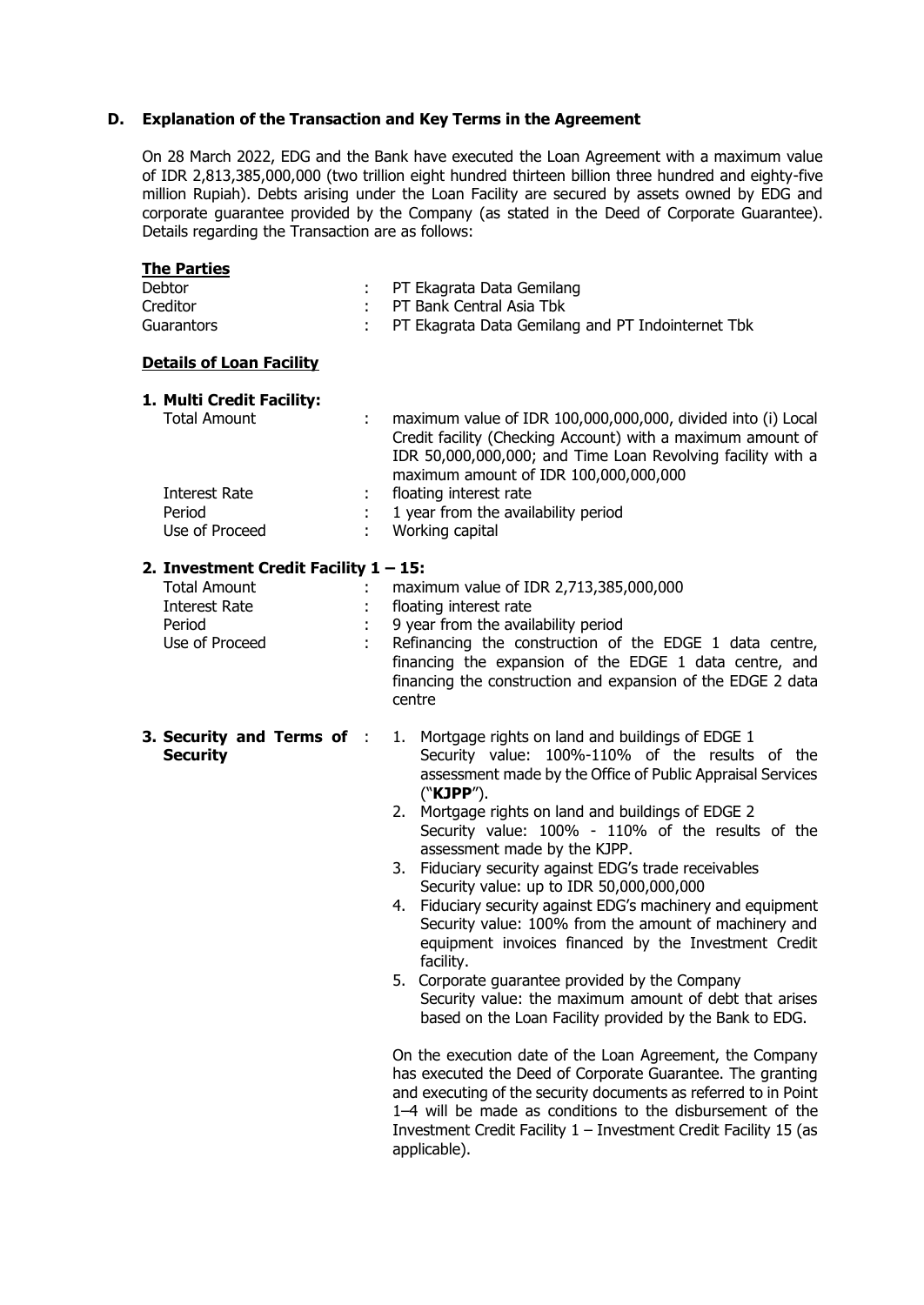**4. EDG'S Negative** 

- **Covenants**
- a. obtain new loans from other parties (other than shareholders), except (i) leasing with the maximum amount of IDR 5,000,000,000; and (ii) loans obtained from the shareholders in which subordinated;
	- b. bind itself as a guarantor and/or pledge EDG's assets to other parties;
	- c. lend money, except in the context of carrying out its dayto-day business;
	- d. conduct transactions not in line with the ordinary course of business;
	- e. invest, participate in, take over, or open a new business other than the existing business, including establishing a new company with other parties, with a value of more than Rp. 10,000,000,000;
	- f. sell or dispose immoveable assets or main assets in carrying out the business, except to carry out day-to-day business;
	- g. carry out consolidation, merger, or dissolution accompanied by liquidation;
	- h. change the company's status and/or articles of associations;
	- i. cancel or return the advanced capital payment, both paid and to be paid at a later date by EDG shareholders in the context of increasing of the paid-up capital.

The risk in the event that EDG fails to pay the amount that exceeds the maturity date, EDG and the Company are required to pay the amount in accordance with the terms and conditions of the security.

### **CONSIDERATIONS AND REASONS FOR THE TRANSACTION AND THE IMPACT OF THE TRANSACTION ON THE COMPANY'S FINANCIAL CONDITION**

# **A. Consideration and Reasons of the Transaction**

EDG is a company engaged in hosting activities where one of the focuses of EDG's business activities is the construction of a data center. The development of EDG's business is realized by constructing a data center that aims to meet the increasing demands and needs of customers. Because EDG has only started operating in 2021, EDG still requires loans from third parties, especially banks, to build and develop data centers and EDG's working capital needs.

### **B. The Impact of the Transaction on the Company's Financial**

Obtaining the Loan Facility from the Bank will increase the Company's liabilities. However, on the other hand, considering that the Loan Facility is used for refinancing the construction of the EDGE 1 data centre and financing the construction of EDGE 2, which is expected to rapidly increase the development and construction of the EDG data centre in the future, it can also increase the flexibility and financial liquidity and EDG's cash flow in the short, medium and long-term.

### **STATEMENTS FROM THE COMPANY'S BOARD OF DIRECTORS AND BOARD OF COMMISSIONERS**

The Company's Board of Directors and Board of Commissioners stated the following:

- 1. This Disclosure of Information is complete and in accordance with the requirements as set forth under POJK 17/2020;
- 2. This transaction has no conflict of interest as stipulated under POJK 42/2020; and